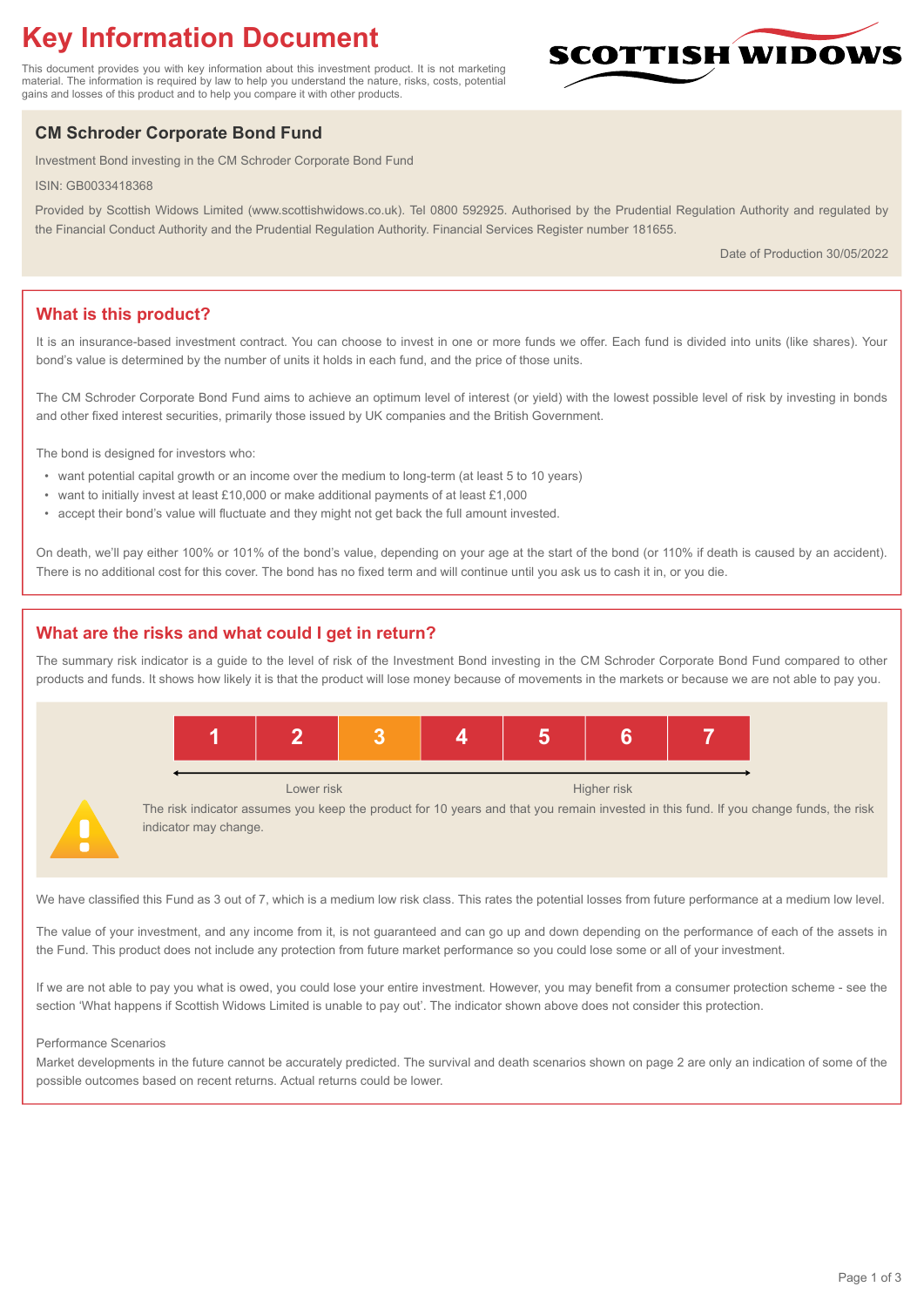

#### **What are the risks and what could I get in return? (continued)**

This table shows the money you could get back over the next 10 years, under different scenarios, assuming that you invest £10,000. The figures below assume no withdrawals are taken and do not allow for any Large Fund Bonus which may apply. The scenarios shown illustrate how your investment could perform. You can compare them with the scenarios of other products. The scenarios presented are an estimate of future performance based on evidence from the past on how the value of this investment varies, and are not an exact indicator. What you get will vary depending on how the market performs and how long you keep the investment. The stress scenario shows what you might get back in extreme market circumstances, and it does not take into account the situation where we are not able to pay you. The death scenario assumes investments perform in line with the moderate scenario.

The figures shown include all the costs of the product itself, but may not include all the costs that you pay to your adviser. The figures do not take into account your personal tax situation, which may also affect how much you get back. Before deciding to invest, you should read the Additional Information Document for more information on the risks and what you might get back. See page 2 for information on how the performance scenarios are calculated.

| <b>Investment £10,000</b> |                                                    |          |                                             |          |  |  |
|---------------------------|----------------------------------------------------|----------|---------------------------------------------|----------|--|--|
|                           |                                                    | 5 years  | 10 years<br>(Recommended<br>holding period) |          |  |  |
| <b>Survival Scenarios</b> |                                                    |          |                                             |          |  |  |
| <b>Stress scenario</b>    | What you might get back after costs<br>£5,478      |          | £7,640                                      | £6,800   |  |  |
|                           | $-45.22\%$<br>Average return each year             |          | $-5.24%$                                    | $-3.78%$ |  |  |
| Unfavourable scenario     | What you might get back after costs<br>£9,440      |          | £9,427                                      | £9,867   |  |  |
|                           | Average return each year                           | $-5.60%$ | $-1.17%$                                    | $-0.13%$ |  |  |
| Moderate scenario         | What you might get back after costs                | £10,184  | £11,176                                     | £12,554  |  |  |
|                           | Average return each year                           | 1.84%    | 2.25%                                       | 2.30%    |  |  |
| Favourable scenario       | What you might get back after costs                | £10,986  | £13,250                                     | £15,971  |  |  |
| Average return each year  |                                                    | 9.86%    | 5.79%                                       | 4.79%    |  |  |
| <b>Death scenarios</b>    |                                                    |          |                                             |          |  |  |
| Insured event             | What your beneficiaries might get back after costs | £10,286  | £11,288                                     | £12,679  |  |  |

#### **What happens if Scottish Widows is unable to pay out?**

Your Plan is fully covered by the Financial Services Compensation Scheme. More information about compensation arrangements is available from the Financial Services Compensation Scheme, who can be contacted on 0800 678 1100 or 0207 741 4100 or via their website at www.fscs.org.uk

# **What are the costs?**

The Reduction in Yield (RIY) shows what impact the total costs you pay will have on the investment return you might get. The total costs take into account one-off, ongoing and incidental costs. The amounts shown here are the cumulative costs of the product itself, for three different holding periods. The monetary figures shown assume you invest £10,000 and investments perform in line with the moderate scenario. The figures are estimates and may change in the future. The person selling you or advising you about this product may charge you other costs. If so, this person will provide you with information about these costs, and show you the impact that all costs will have on your investment over time.

| <b>Investment £10,000</b>       |                             |                              |                            |  |  |  |
|---------------------------------|-----------------------------|------------------------------|----------------------------|--|--|--|
| <b>Scenarios</b>                | If you cash in after 1 year | If you cash in after 5 years | If you cash in at 10 years |  |  |  |
| Total costs                     | £212                        | £873                         | £1,725                     |  |  |  |
| Impact on return (RIY) per year | 2.11%                       | 1.70%                        | 1.65%                      |  |  |  |